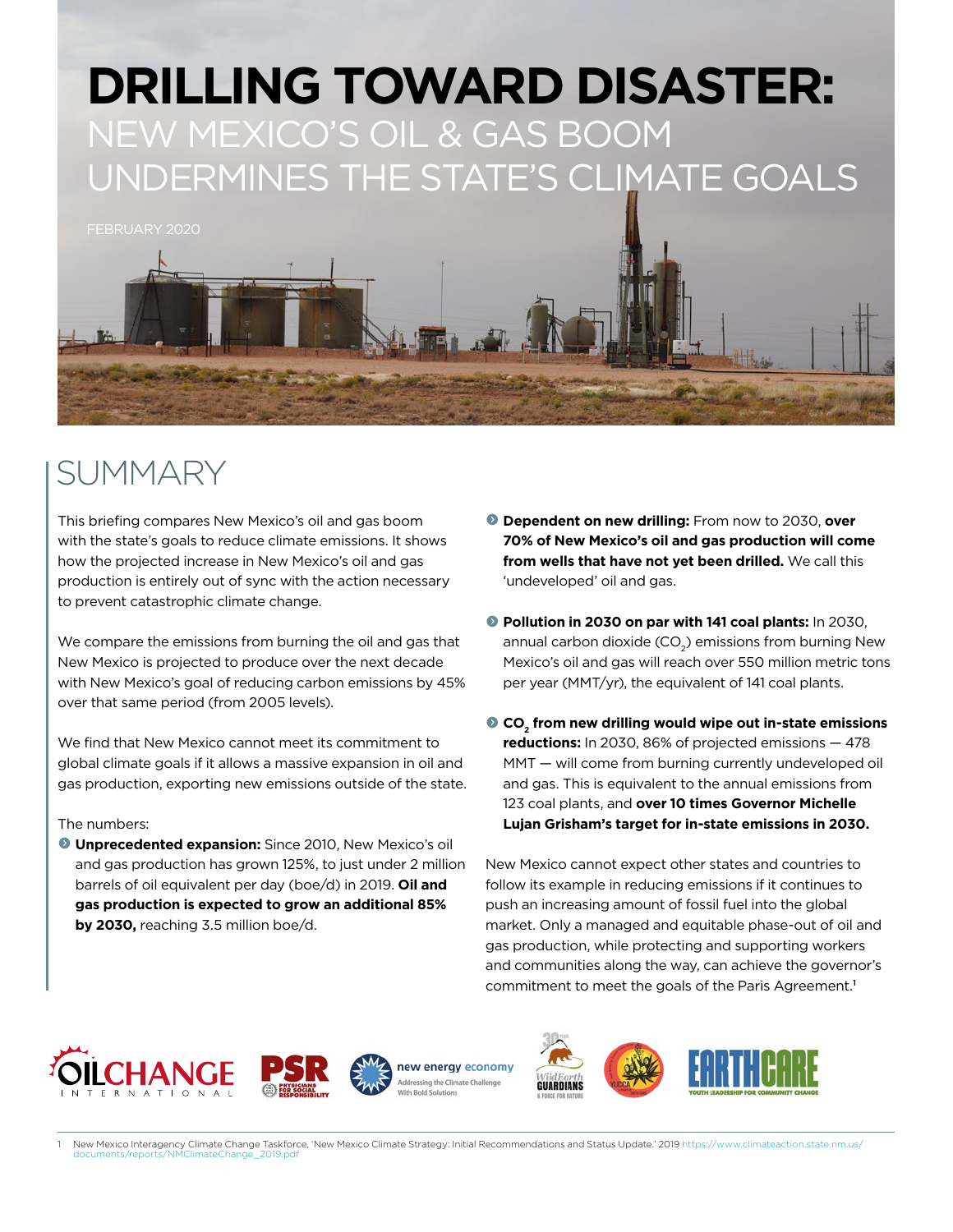# NEW MEXICO'S OIL & GAS PRODUCTION

Oil and gas production in New Mexico is in the midst of an unprecedented boom.2 At no time in the 100-year history of the state's oil and gas industry has production grown so much and so quickly. While the growth rate is projected to slow slightly compared to the past five years,

production is still expected to grow 85% by 2030, reaching over 3.5 million boe/d, compared to a pre-fracking boom high of around 1 million boe/d (Figure 1).

This growth comes at a time when the world's foremost climate scientists

are telling us global oil and gas consumption should be in decline in order to meet climate goals. This means that New Mexico's growing dependence on oil and gas revenue is fundamentally out of step with global climate goals, and is not as secure as many like to think.<sup>3</sup>



### Figure 1: New Mexico Oil & Gas Production

Source: Rystad Energy

#### Figure 2: New Mexico Oil & Gas Production by Basin



2 All oil and gas production figures in this briefing are sourced from the Rystad Energy UCube database, January 2020.<br>3 PPC, 2018: Summary for Policymakers. In: Global Warming of 1.5°C. An IPCC Special Report on the impac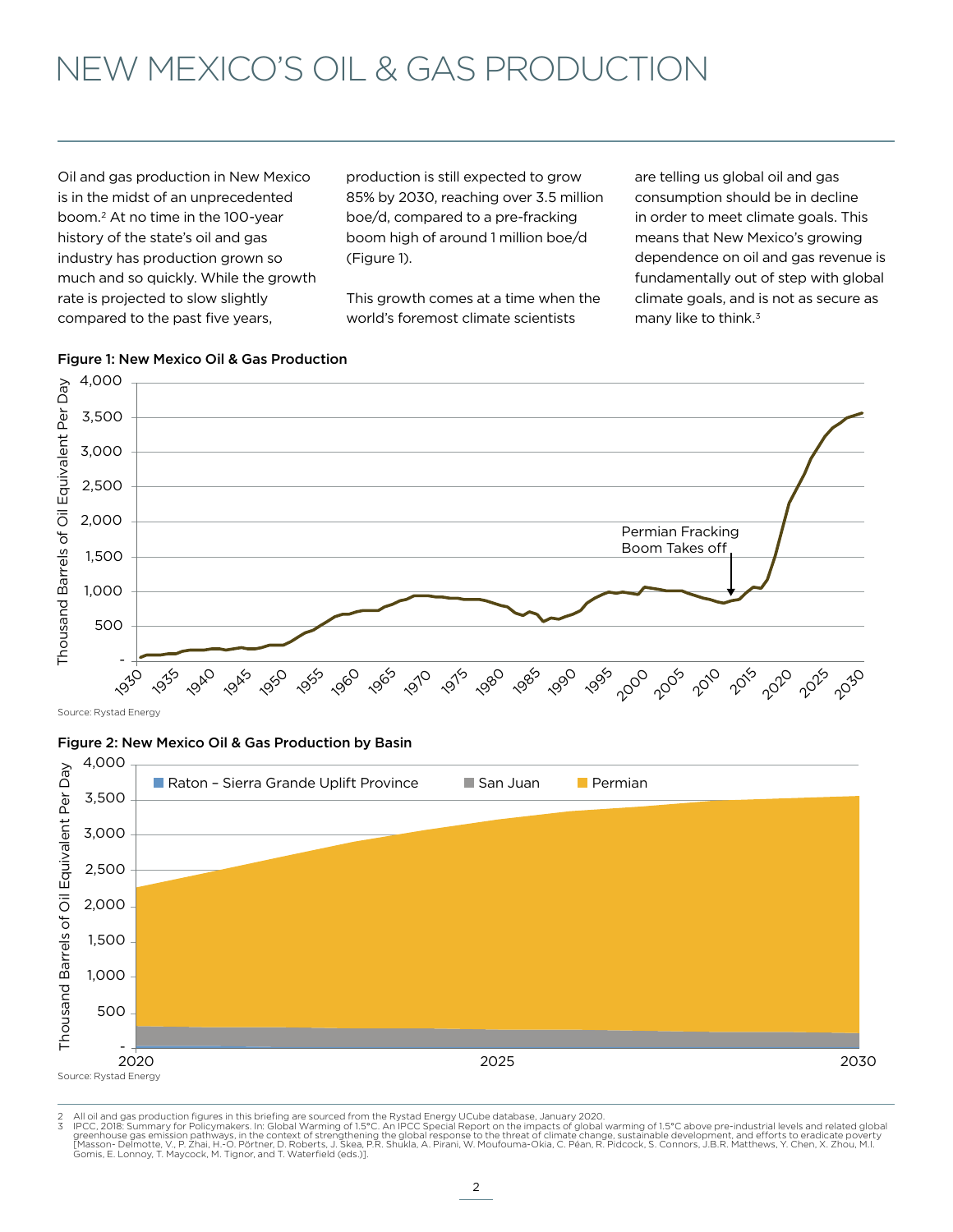# IT DOESN'T HAVE TO BE THIS WAY: EMISSIONS COME MOSTLY FROM WELLS YET TO BE DRILLED

The vast majority of New Mexico's projected oil and gas production from 2020 to 2030 is set to come from the Permian Basin (Figure 2), which is a shale play. Shale wells have notoriously fast depletion rates, which means over 70% of projected oil production in this period comes from wells that have not been drilled yet. This is good news, because it means there is still time for a managed phase-out of New Mexico's oil and gas production that could help prevent billions of tons of  $\mathsf{CO}_2^{}$  from reaching our atmosphere and driving catastrophic climate change.

Based on projected production from 2020 to 2030, a total of 5.3 billion tons of CO<sub>2</sub> could be released if the current projection for the state's production

plays out.4 This estimate is based on combustion of oil and gas only, and is therefore conservative. We assume all gas is sent to market and combusted — however, methane emissions from New Mexico's oil and gas industry were estimated at 1 million tons in 2017, and could rise to over 3 million tons per year in the coming decade.<sup>5</sup> As a highly potent greenhouse gas, this methane adds hundreds of millions of tons of  $CO_2$ -equivalent to New Mexico's greenhouse gas inventory each year.

In 2030, annual emissions from burning New Mexico's oil and gas could reach over 550 million metric tons per year, the equivalent of 141 coal plants.<sup>6</sup>

As Figure 3 shows, each year is projected to see increased production from wells that were not yet drilled at the beginning of 2020. As soon as 2022, over 50% of emissions could come from new wells. That figure rises to 86% in 2030. This progression emphasises both the opportunity for policies aimed at reining in expansion of the oil and gas industry, and the fact that continued production growth depends on drilling hundreds of wells per year, expanding the disregard for regulation and severe environmental and health impacts of the industry in recent years.<sup>7</sup>



#### Figure 3: CO<sub>2</sub> Emissions from New Mexico Oil & Gas 2020-2030 by Development Stage

4 We take the Rystad projections for oil and gas production and multiply them by IPCC emissions factors for the combustion of each fuel. This does not include methane leakage or other process emissions. All gas is assumed to be combusted. Gas that is vented at wellheads, processing plants, and along the entire supply chain increases the full greenhouse gas<br>emissions of New Mexico's oil and Spheric

6 Coal plant equivalents from<https://www.epa.gov/energy/greenhouse-gas-equivalencies-calculator><br>7 Adrian Hedden, 'State of New Mexico Issues Air Pollution Violation Notices to Oil and Gas Producers.' January 15, 2020. Car [story/news/local/2020/01/15/state-new-mexico-issues-violation-notices-oil-and-gas-operators/4476677002/](https://www.currentargus.com/story/news/local/2020/01/15/state-new-mexico-issues-violation-notices-oil-and-gas-operators/4476677002/)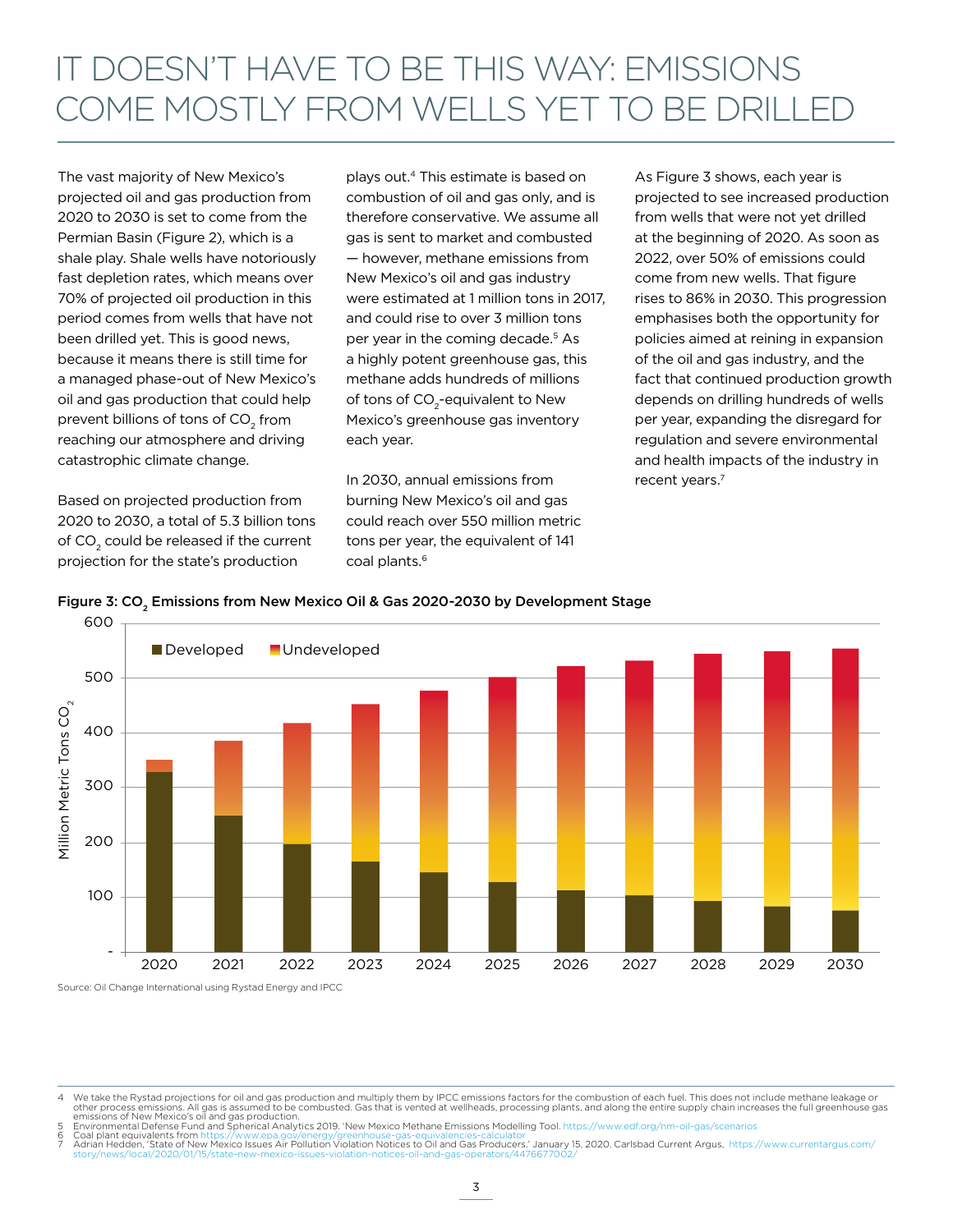## UNDEVELOPED OIL & GAS EMISSIONS ARE TEN TIMES NEW MEXICO'S 2030 EMISSIONS TARGET

While New Mexico is pursuing important policies to combat climate change at home — such as a 45% reduction in emissions by 2030 based on 2005 levels — the state also recognizes that the oil and gas industry is a significant and growing source of emissions.<sup>8</sup> Governor Michelle Lujan Grisham's recent climate strategy report cites the oil and gas sector as the key reason why New Mexico's per capita emissions are 70% higher than the national average.<sup>9</sup>

Those calculations are based only on emissions occurring within the borders of the state. However, the majority of New Mexico's oil and gas production is exported and burned outside of the state. Increasingly,

it is exported to global markets via Texas, as surging production in the Permian Basin overwhelms U.S. demand.10 These emissions, known in corporate reporting parlance as Scope 3 emissions, far outweigh the state's internal emissions, (see Figure 5). **Public accountability and transparency require New Mexico to begin by accounting for and reporting these emissions in its greenhouse gas inventory.**

It is crucial that New Mexico takes responsibility for these emissions. New Mexico cannot expect other states and countries to follow its example in reducing emissions if it continues to push an increasing amount of fossil fuel into the global market. At a global level, the math is simple — worldwide

emissions cannot decrease if fossil fuel production continues to grow.

Figure 4 shows the trajectory of global oil and gas consumption (primary energy) from 2020 to 2030 under a median of scenarios developed by the Intergovernmental Panel on Climate Change for limiting average global temperature rise to 1.5°C. This 1.5°C climate target is cited by New Mexico's Interagency Climate Change Taskforce in the opening paragraph of its 2019 report, and generally regarded as a necessary limit to avoid increasingly catastrophic climate damages.<sup>11</sup>

Some scenarios assume high levels of unproven negative emissions technologies, which means that decline may have to be steeper if



Figure 4: New Mexico's Projected Oil & Gas Production Compared to Global Oil & Gas Demand in 1.5C Scenarios

8 New Mexico Interagency Climate Change Taskforce 2019. 9 New Mexico Interagency Climate Change Taskforce 2019.

10 Oil Change International and Greenpeace USA, 'Carbon Impacts of Reinstating the U.S. Crude Export Ban'. January 28, 2020. [http://priceofoil.org/2020/01/28/crude-export-ban-](http://priceofoil.org/2020/01/28/crude-export-ban-carbon/)

[carbon/](http://priceofoil.org/2020/01/28/crude-export-ban-carbon/) 11 New Mexico Interagency Climate Change Taskforce 2019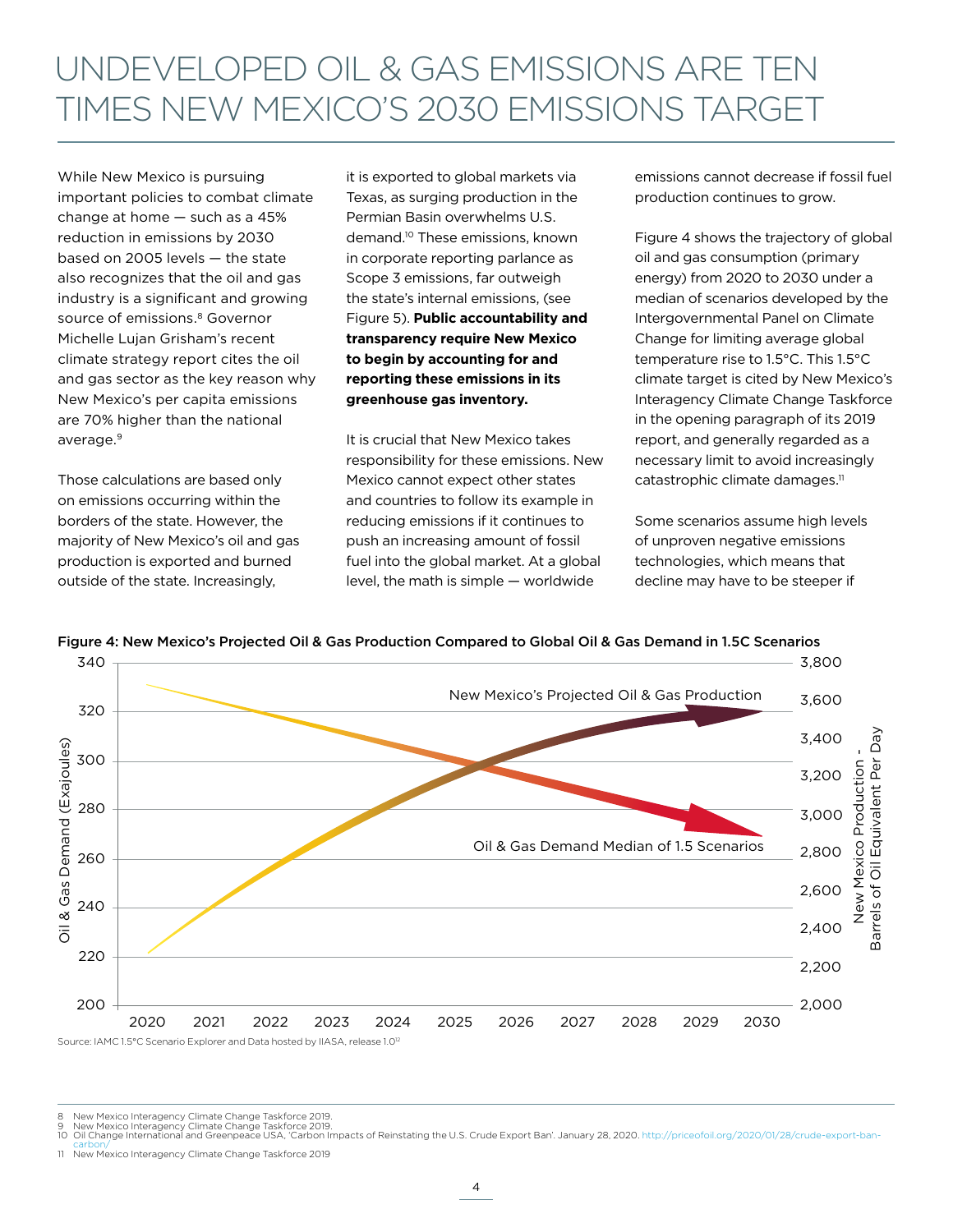these technologies are not developed, particularly after 2030. But even this relatively conservative projection shows a steep downward trend in global oil and gas consumption, in stark contrast to the potential trajectory of New Mexico's oil and gas production. Demand for oil, the main driver of the oil and gas industry's growth in New Mexico, declines over 20% from 2020 to 2030 under the

median of these 1.5°C scenarios, while New Mexico's oil production grows by 75%.

The contrast between New Mexico's in-state emissions and growing emissions from combustion of its oil and gas is stark. In 2018, combustion emissions from New Mexico's oil and gas amounted to 228 MMT, compared to reported statewide emissions of

66.7 MMT. In 2030, emissions from currently undeveloped oil and gas alone could reach 478 MMT, while the state's climate goal aims for a 45% reduction of emissions based on 2005 levels, or 45.5 MMT. This means that **burning the currently undeveloped oil and gas that New Mexico is projected to produce in 2030 could result in emissions over 10 times that of the state's 2030 emissions target.**





Source: Oil Change International using Rystad and IPCC data and New Mexico Interagency Climate Change Taskforce 2019

<sup>12</sup> Daniel Huppmann et al., IAMC 1.5°C Scenario Explorer and Data hosted by IIASA (Release 1.0), Integrated Assessment Modeling Consortium & International Institute for Applied<br>Systems Analysis, 2018, https://data.ene.iiasa global warming to 1.5°C by 2100 with no or low overshoot of that limit.<br>Systems Analysis, 2018, https://data.ene.iiasa.ac.at/iamc-1.5c-explorer<br>global warming to 1.5°C by 2100 with no or low overshoot of that limit.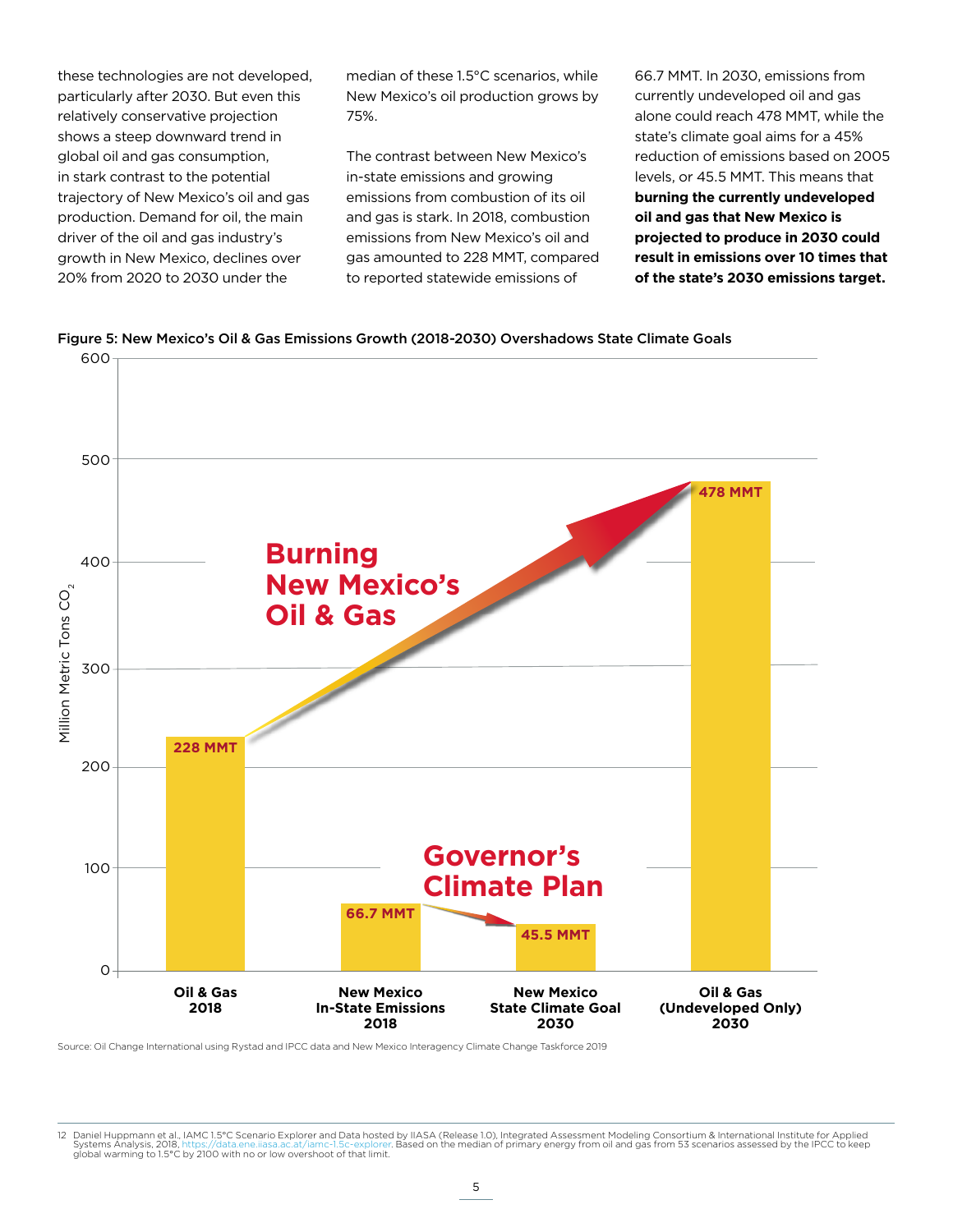### **Box: New Mexico's Oil & Gas Is Controlled by Multi-Billion Dollar Corporations**

The lion's share of New Mexico's oil and gas is owned by multibillion dollar corporations. Based on projected production from 2020 to 2030, multinational giants Exxon and Chevron slot in at first and third respectively. The second-biggest player is EOG Resources, formerly Enron.

| Rank           | Company                  | Production 2020-2030 Billion BOE |
|----------------|--------------------------|----------------------------------|
| $\mathbf{1}$   | ExxonMobil               | 1.8                              |
| $\overline{2}$ | <b>EOG Resources</b>     | 1.4                              |
| $\overline{3}$ | Chevron                  | 1.1                              |
| $\overline{4}$ | <b>Concho Resources</b>  | 1.1                              |
| 5              | Devon Energy             | 1.0                              |
| 6              | Mewbourne Oil Company    | 0.9                              |
| $\overline{7}$ | Oxy                      | 0.8                              |
| 8              | <b>Matador Resources</b> | 0.4                              |
| $\overline{9}$ | <b>Hillcorp Energy</b>   | 0.3                              |
| 10             | <b>Cimarex Energy</b>    | 0.3                              |

Source: Rystad Energy

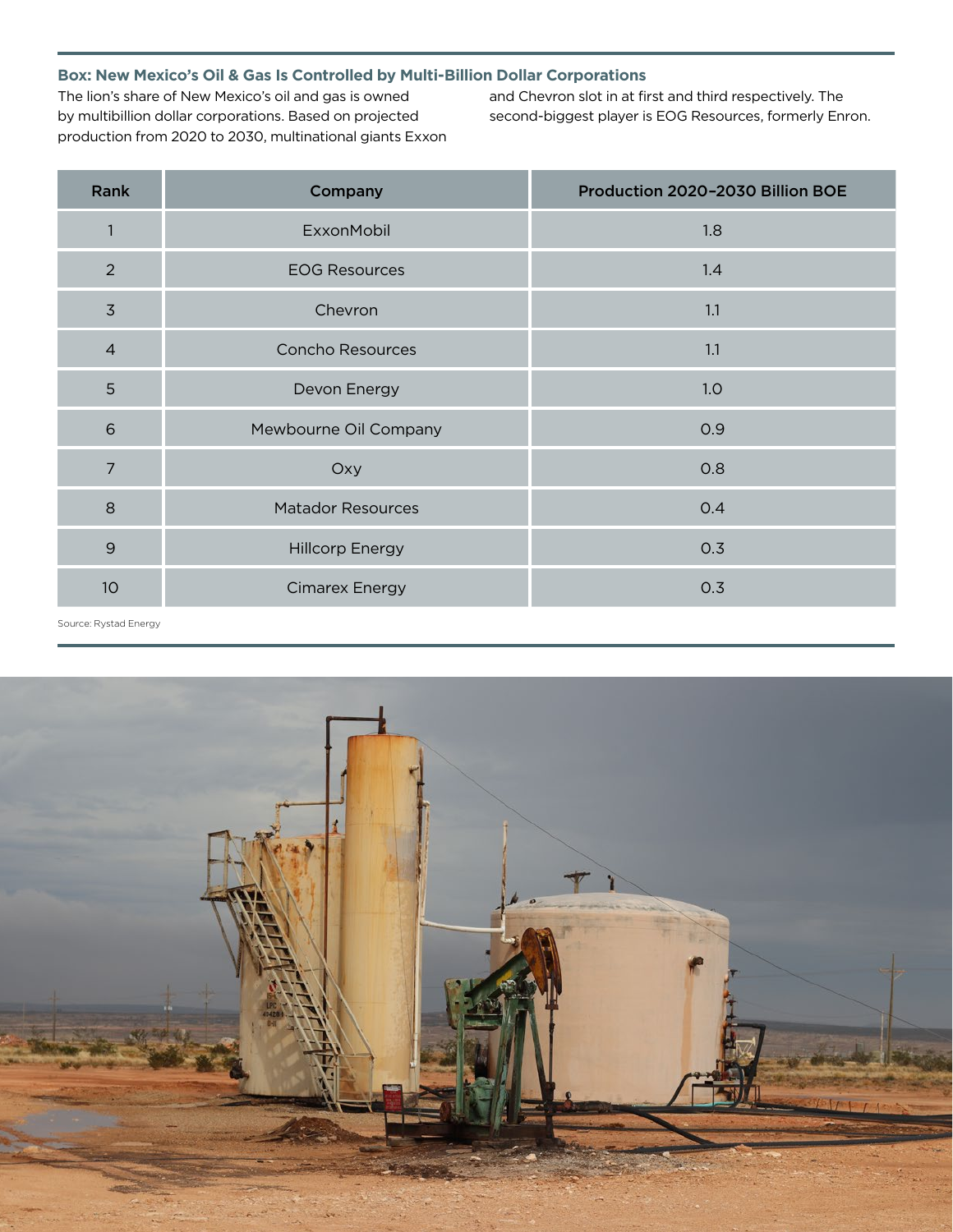The climate crisis is daunting, and the large-scale transformation needed to address it poses tough choices for New Mexico. Currently, the state's revenues are substantially linked to a fast-growing source of greenhouse gas emissions — its oil and gas industry. If other states and countries implement rigorous climate policies as is necessary to meet global climate goals and maintain a habitable planet — New Mexico's economy will be impacted. Under any scenario, aligning New Mexico's economy with a safe climate future is essential.

Basic economics tells us that the consumption of any product is shaped by both supply and demand. It follows that reducing supply and demand together, or 'cutting with both arms of the scissors,'13 is the most efficient and effective way to reduce harm. Putting limits on fossil fuel extraction — or 'keeping it in the ground,' in activist

parlance — is a core yet underutilized lever for accelerating climate action.

Managing the phase-out of New Mexico's oil and gas industry in a safe, just, and equitable way is imperative to protect workers and impacted communities. It's also an opportunity to remake and climate-proof the state's economy and ensure the state can thrive for decades to come.<sup>14</sup> New Mexico can and must take a leadership role in tackling climate change to align with its stated aspirations.

New Mexico would not be alone in pursuing such a path. A growing group of nations and sub-national jurisdictions are putting fossil fuel reserves off limits in an effort to avoid emissions lock-in, pioneering a new, inclusive kind of climate leadership.15 As climate impacts accelerate and calls for meaningful action increase, New Mexico risks more than a

laggard's reputation by continuing down the path of oil and gas expansion — it risks real and severe economic disruption as the world shifts ever faster away from fossil fuel dependence.

Thankfully, there's still time for a change in course for the state to confront the climate challenge head-on by taking responsibility for and addressing the full range of its greenhouse gas emissions. This is a conversation that must start now — managing the phase-out of the oil and gas industry requires substantial policy and planning to ensure an equitable transition. Whether it starts with protecting public lands, expanding permitting reviews, strengthening environmental regulations, or implementing moratoria on extraction, it is a strategy New Mexico can no longer ignore.

<sup>13</sup> In his seminal 1890 work, Principles of Economics, Alfred Marshall remarked, "We might as reasonably dispute whether it is the upper or the under blade of a pair of scissors that cuts<br>a piece of paper, as whether value

<sup>14</sup> This briefing is not a comprehensive compilation of the significant issues concerning the risks of oil and gas to New Mexico's economy. Those risks include potential outsized liabilities<br>associated with abandoned wells,